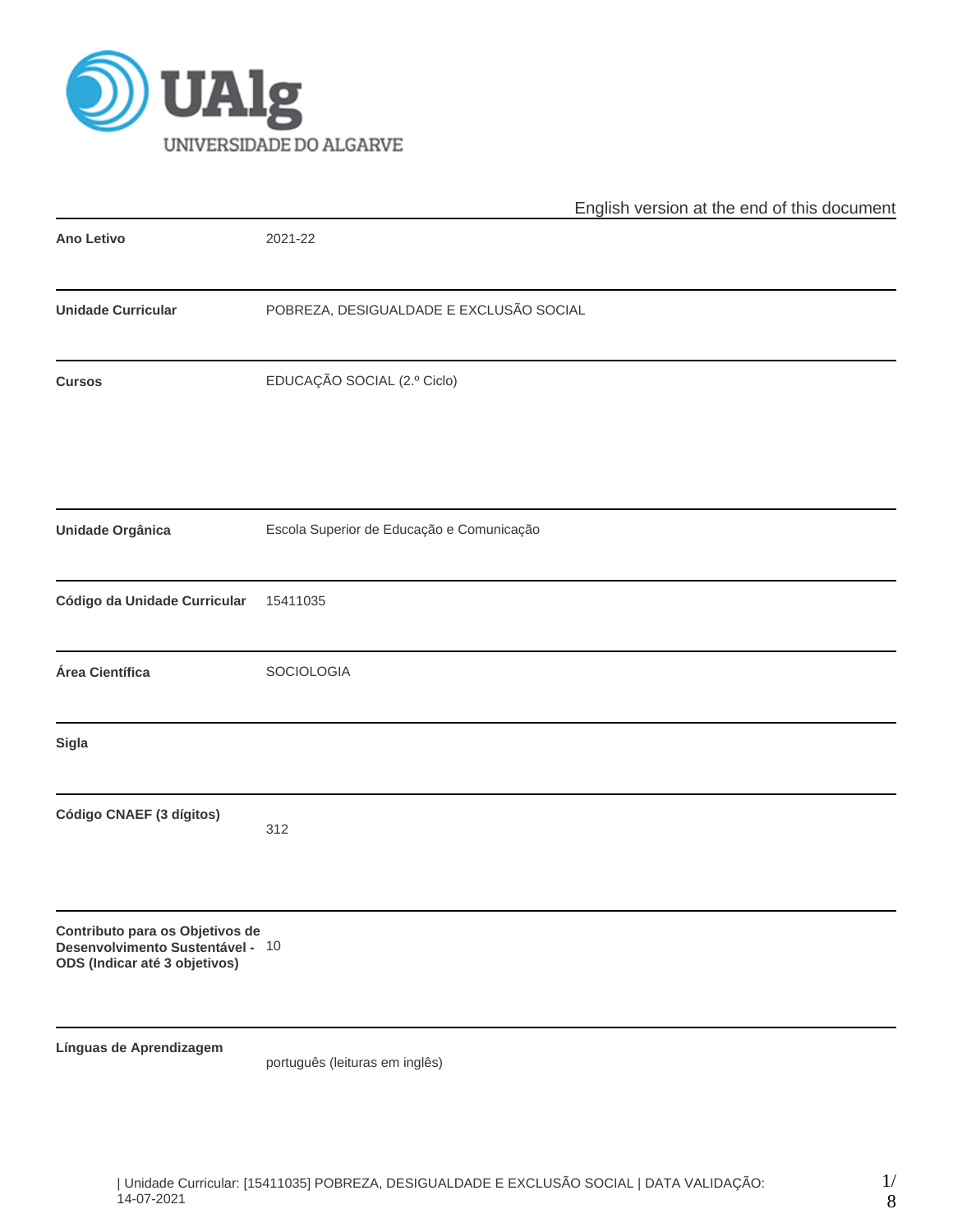

**Modalidade de ensino**

presencial

**Docente Responsável | Rosanna Maria Barros Sá** 

| <b>DOCENTE</b>                   | <b>TIPO DE AULA</b> | <b>TURMAS</b>            | TOTAL HORAS DE CONTACTO (*) |  |  |
|----------------------------------|---------------------|--------------------------|-----------------------------|--|--|
| Frederico Manuel Pincho Cantante | OT: T: TP           | $T1 \cdot TP1 \cdot OT1$ | 14T: 10TP: 6O1              |  |  |

\* Para turmas lecionadas conjuntamente, apenas é contabilizada a carga horária de uma delas.

| <b>ANO</b> | <b>PERIODO DE FUNCIONAMENTO*</b> | <b>HORAS DE CONTACTO</b> | <b>HORAS TOTAIS DE TRABALHO</b> | <b>ECTS</b> |
|------------|----------------------------------|--------------------------|---------------------------------|-------------|
|            | ິ<br>⊃∠                          | 14T; 10TP; 6OT           | 168                             |             |

\* A-Anual;S-Semestral;Q-Quadrimestral;T-Trimestral

# **Precedências**

Sem precedências

## **Conhecimentos Prévios recomendados**

cultura geral

## **Objetivos de aprendizagem (conhecimentos, aptidões e competências)**

- Diferenciar os conceitos de pobreza, exclusão social e desigualdade social;
- Analisar os diferentes tipos de pobreza;
- Identificar tipos de exclusão social por relação aos diferentes sistemas sociais básicos;
- Entender o caráter sistémico inerente à análise dos fenómenos de pobreza e de exclusão social;
- Perceber as diferentes formas de medida da pobreza e da exclusão social;
- Analisar as tendências dos fenómenos de pobreza e de exclusão social à escala mundial, europeia, nacional e local;
- Compreender a interrelação entre os fenómenos da pobreza, da exclusão e das desigualdades sociais;
- Conceptualizar as desigualdades sociais contemporâneas como um fenómeno global, sistémico e multidimensional;
- Conhecer os principais processos e dinâmicas da desigualdade na sociedade portuguesa.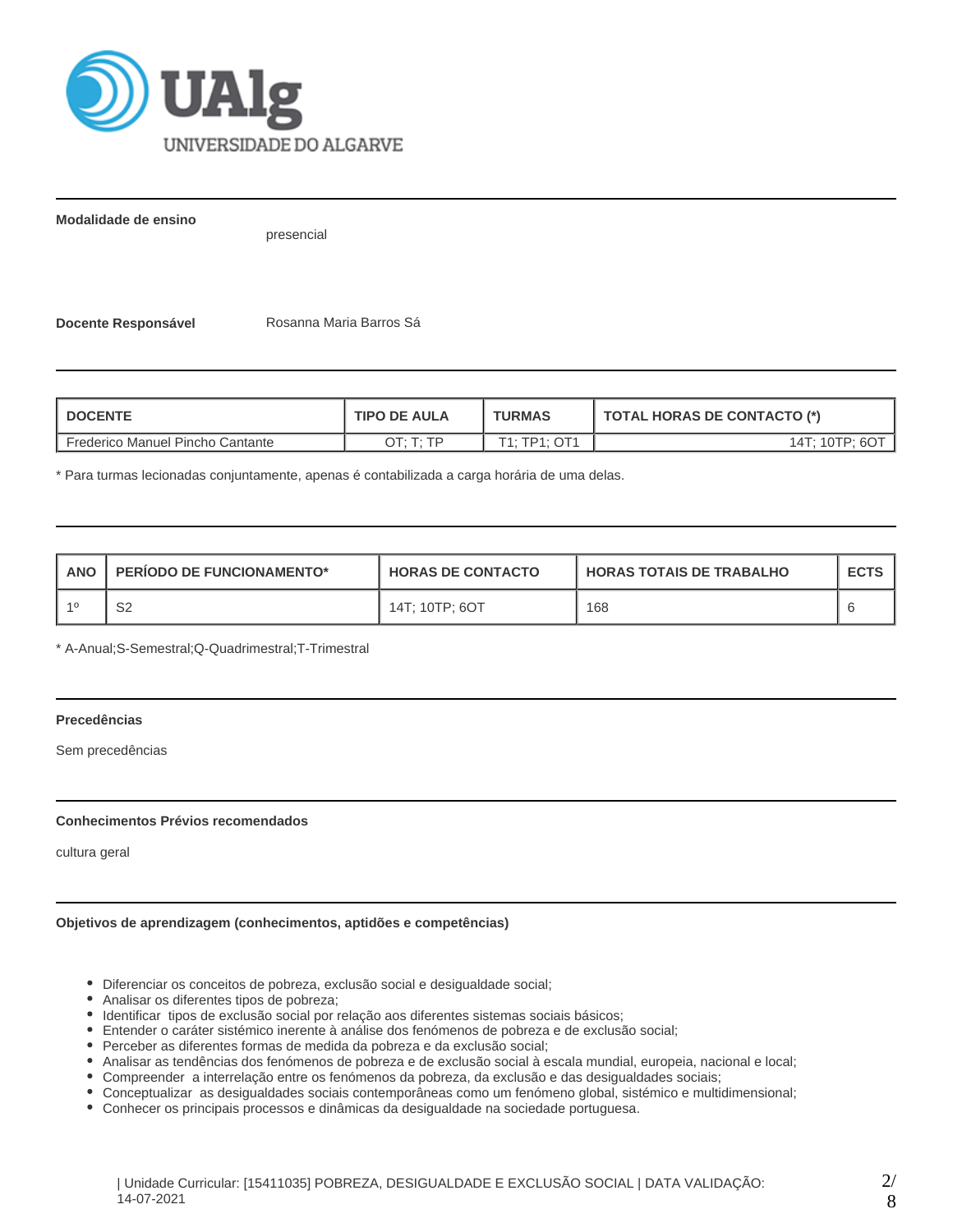

## **Conteúdos programáticos**

Três eixos temáticos e teóricos fundamentais: a pobreza, a exclusão social e as desigualdades. Em cada um destes eixos serão desenvolvidos conteúdos de natureza teórica, empírica e metodológica de forma integrada.

Pobreza: será analisada a sua conceptualização enquanto realidade absoluta e relativa, a sua dimensão subjetiva, as suas causas e consequências, bem como as políticas públicas acionadas para a combater.

Exclusão social: será levado a cabo uma análise da sua conceptualização, da sua relação com o fenómeno da pobreza e da privação material e, por último, um olhar aprofundado acerca das manifestações deste fenómeno na sociedade portuguesa.

Desigualdades: desenvolver-se-á uma análise dos principais conceitos e teorias que enformam esta problemática, com um olhar aprofundado acerca de alguns tipos de desigualdade com uma expressão significativa nas sociedades contemporâneas.

## **Metodologias de ensino (avaliação incluída)**

Considerando o perfil de alunos em mestrado, opta-se por conciliar as metodologias expositivas com abordagens interativas.

A avaliação é individual, repartida em dois diferentes momentos:

25% - Apresentação em grupo de um tema/problemática;

 75% - Trabalho escrito: Construção de objetivos do trabalho e produção de uma problemática em torno do problema sociológico escolhido pelos estudantes.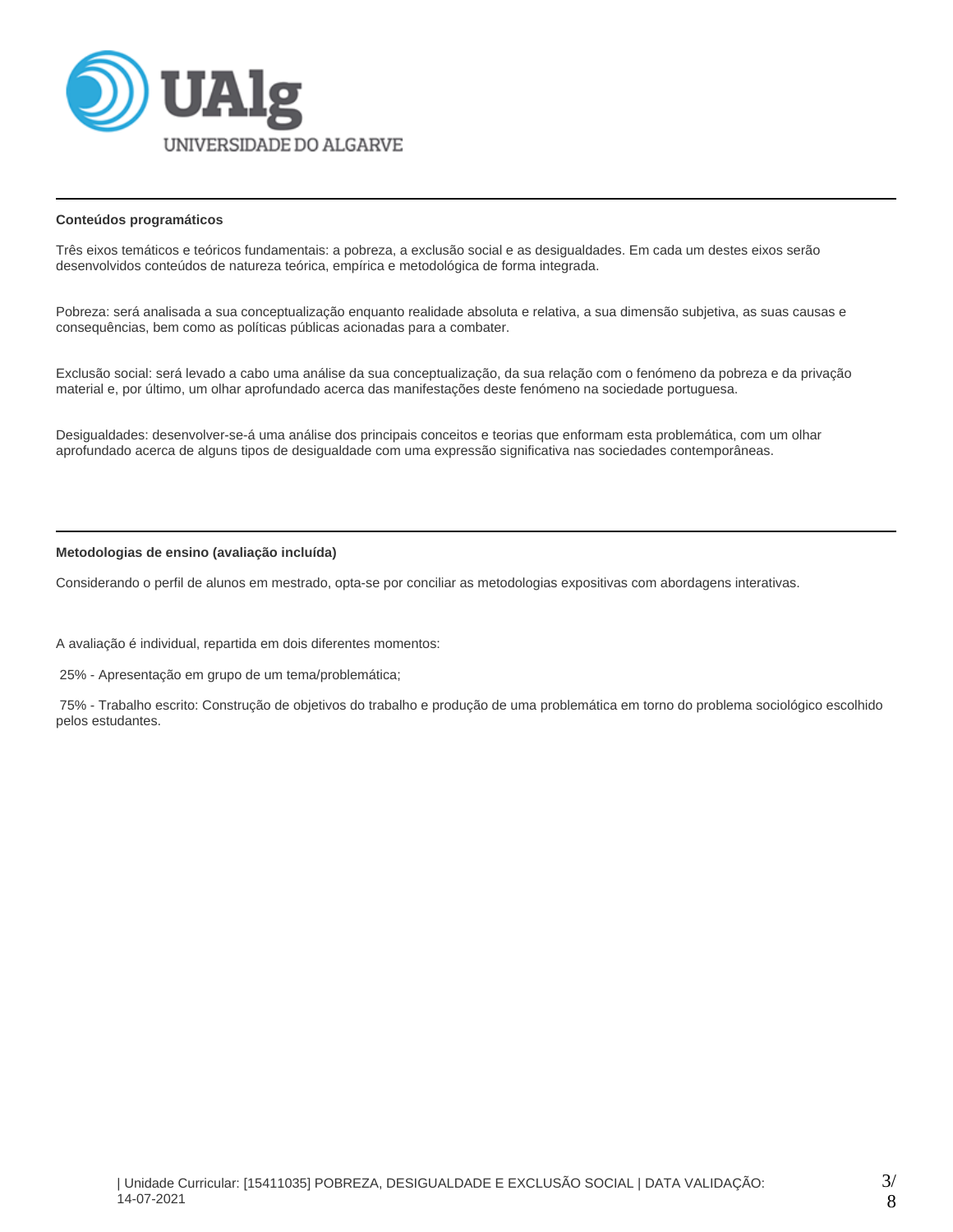

## **Bibliografia principal**

Alvaredo, F., Chancel, L., Piketty, T., Saez, E., Zucman, G. (2018) World Inequality Report 2018 (Executive Summary). World Inequality Lab.

Cantante, F. (2019). O Risco da Desigualdade. Coimbra. Almedina.

Carmo, Renato do M., João Sebastião, Joana Azevedo, Susana da Cruz Martins e António Firmino da Costa (coord.) (2018) Desigualdades Sociais: Portugal e a Europa. Lisboa: Editora Mundos Sociais.

Elwood, Sarah, Victoria Lawson, Eric Sheppard (2016) Geographical relational poverty studies. Progress in Human Geography, 41(6): 745-765.

Perez, Sofia A. & Matsaganis, Manos (2018) The political economy of austerity in Southern Europe. New Political Economy, 23(2): 192-20.

Rodrigues, Carlos Farinha (coord.), Figueiras, R. e Junqueira, V. (2016), Desigualdade do Rendimento e Pobreza em Portugal, As Consequências Sociais do Programa de Ajustamento, Lisboa, Fundação Francisco Manuel dos Santos.

UNDP (2019) Human Development Report: Inequality in All Dimensions of Human Development.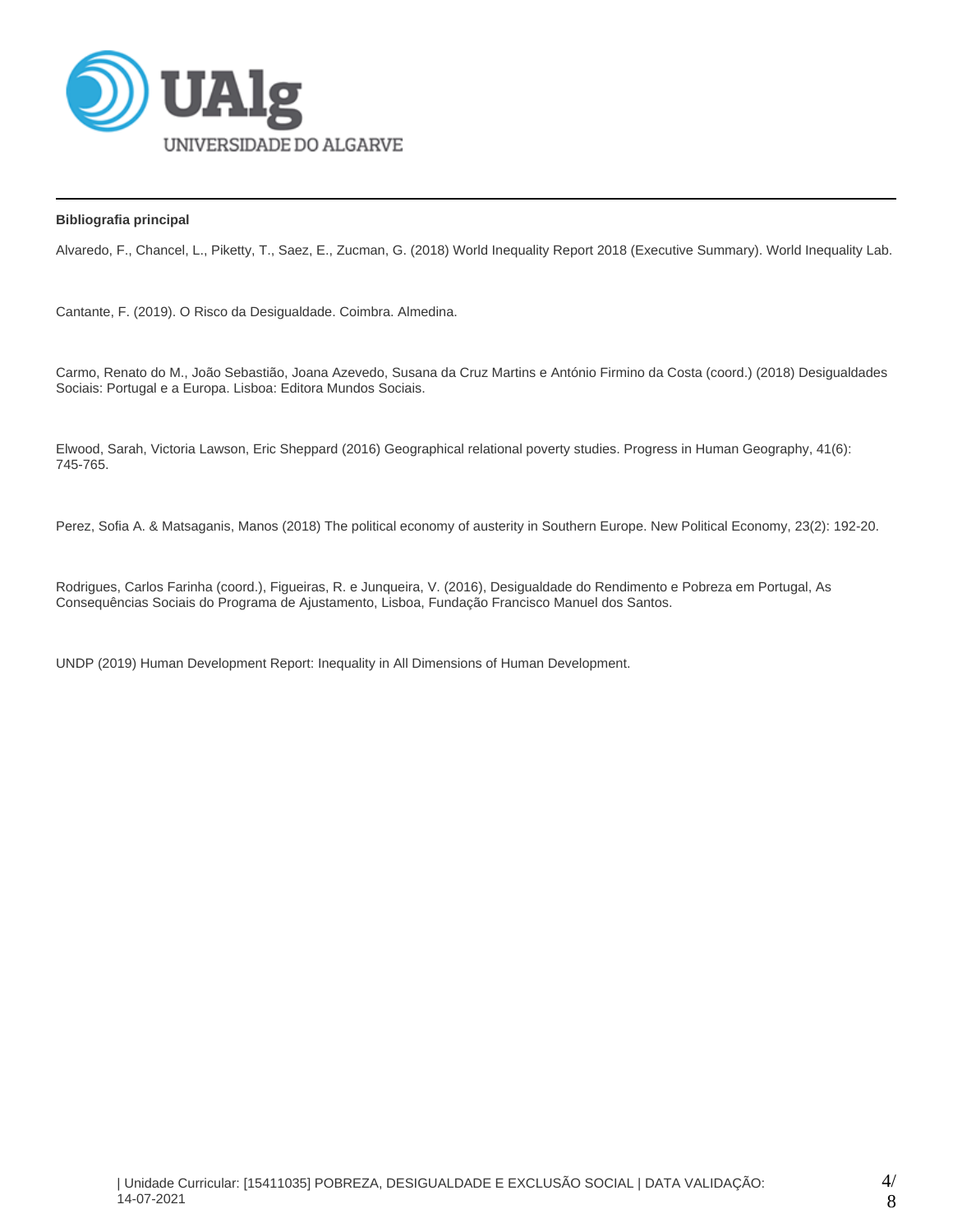

| <b>Academic Year</b>                                                                                   | 2021-22                                    |
|--------------------------------------------------------------------------------------------------------|--------------------------------------------|
| <b>Course unit</b>                                                                                     | POVERTY, INEQUALITIES AND SOCIAL EXCLUSION |
| <b>Courses</b>                                                                                         | SOCIAL EDUCATION<br>Common Branch          |
| <b>Faculty / School</b>                                                                                | SCHOOL OF EDUCATION AND COMMUNICATION      |
| <b>Main Scientific Area</b>                                                                            |                                            |
| Acronym                                                                                                |                                            |
| <b>CNAEF</b> code (3 digits)                                                                           | 312                                        |
| <b>Contribution to Sustainable</b><br><b>Development Goals - SGD</b><br>(Designate up to 3 objectives) | 10                                         |
| Language of instruction                                                                                | portuguese                                 |
| <b>Teaching/Learning modality</b>                                                                      | class room                                 |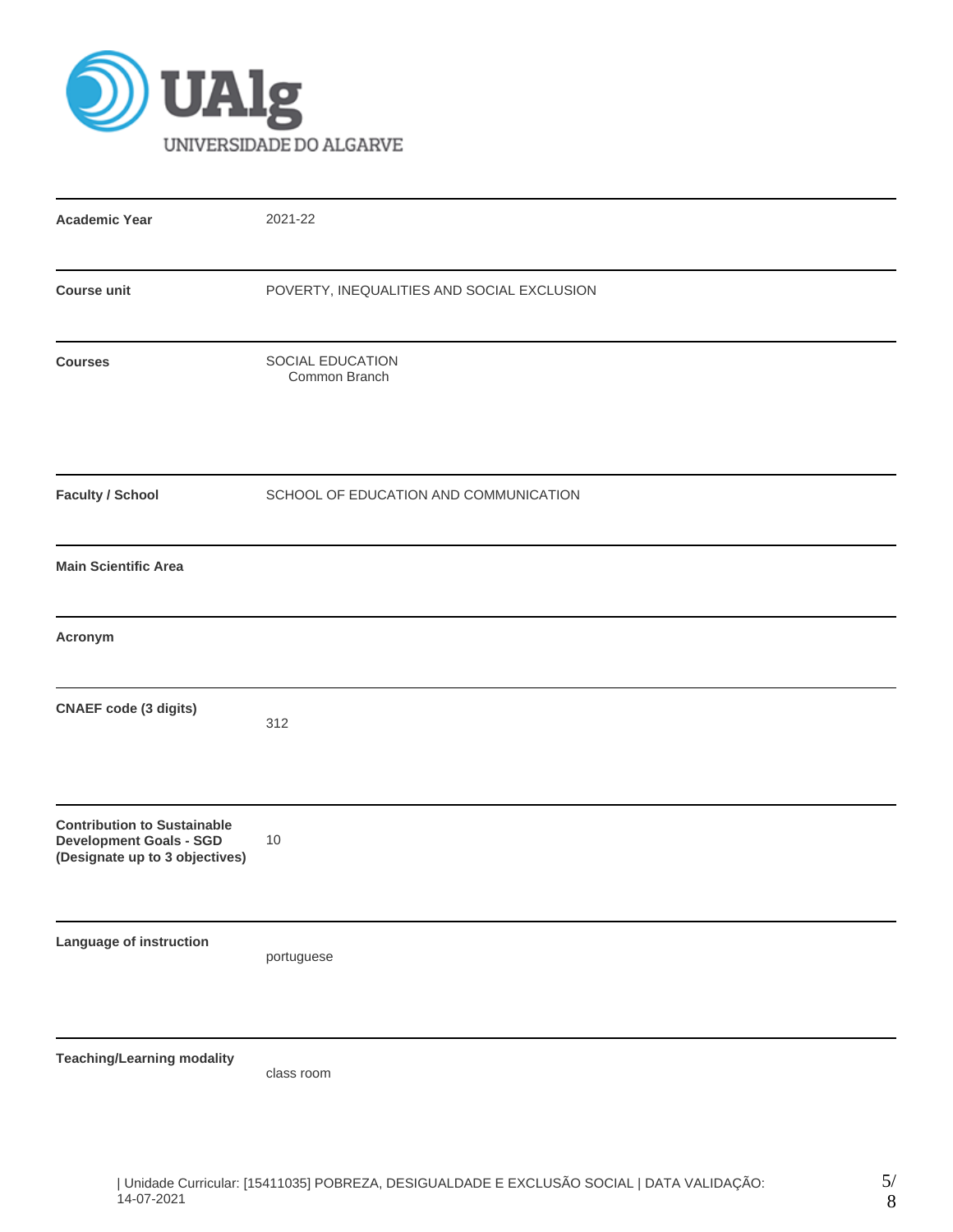

**Coordinating teacher** Rosanna Maria Barros Sá

| Teaching staff                          | <b>Type</b> | <b>Classes</b> | Hours (*)      |
|-----------------------------------------|-------------|----------------|----------------|
| <b>Frederico Manuel Pincho Cantante</b> | ם ה         | T1: TP1: OT1   | 14T: 10TP: 6OT |

\* For classes taught jointly, it is only accounted the workload of one.

| Con<br>a a me |     | ור | $\sim$ $\sim$ |    |     |   | Total |
|---------------|-----|----|---------------|----|-----|---|-------|
|               | 114 | Ш  | IІC           | ПC | ١I۴ | ю | 168   |

T - Theoretical; TP - Theoretical and practical ; PL - Practical and laboratorial; TC - Field Work; S - Seminar; E - Training; OT - Tutorial; O - Other

## **Pre-requisites**

no pre-requisites

## **Prior knowledge and skills**

general knowledge

# **The students intended learning outcomes (knowledge, skills and competences)**

With this course it is intended that the students are able to:

- . Differentiate the concepts of poverty, social exclusion and social inequality;
- . Analyze the different types of poverty;
- . Identify types of social exclusion for the different basic social systems;
- . Understand the systemic character inherent in the analysis of the phenomena of poverty and social exclusion;
- . Understanding the different ways to measure poverty and social exclusion;
- . Analyze trends in poverty and social exclusion phenomena worldwide, at European, national and local level;
- Understanding the interrelation between the phenomena of poverty, exclusion and social inequalities;
- Conceptualizing contemporary social inequalities as a global, systemic and multidimensional phenomenon;
- To know the main processes and dynamics of inequality in Portuguese society.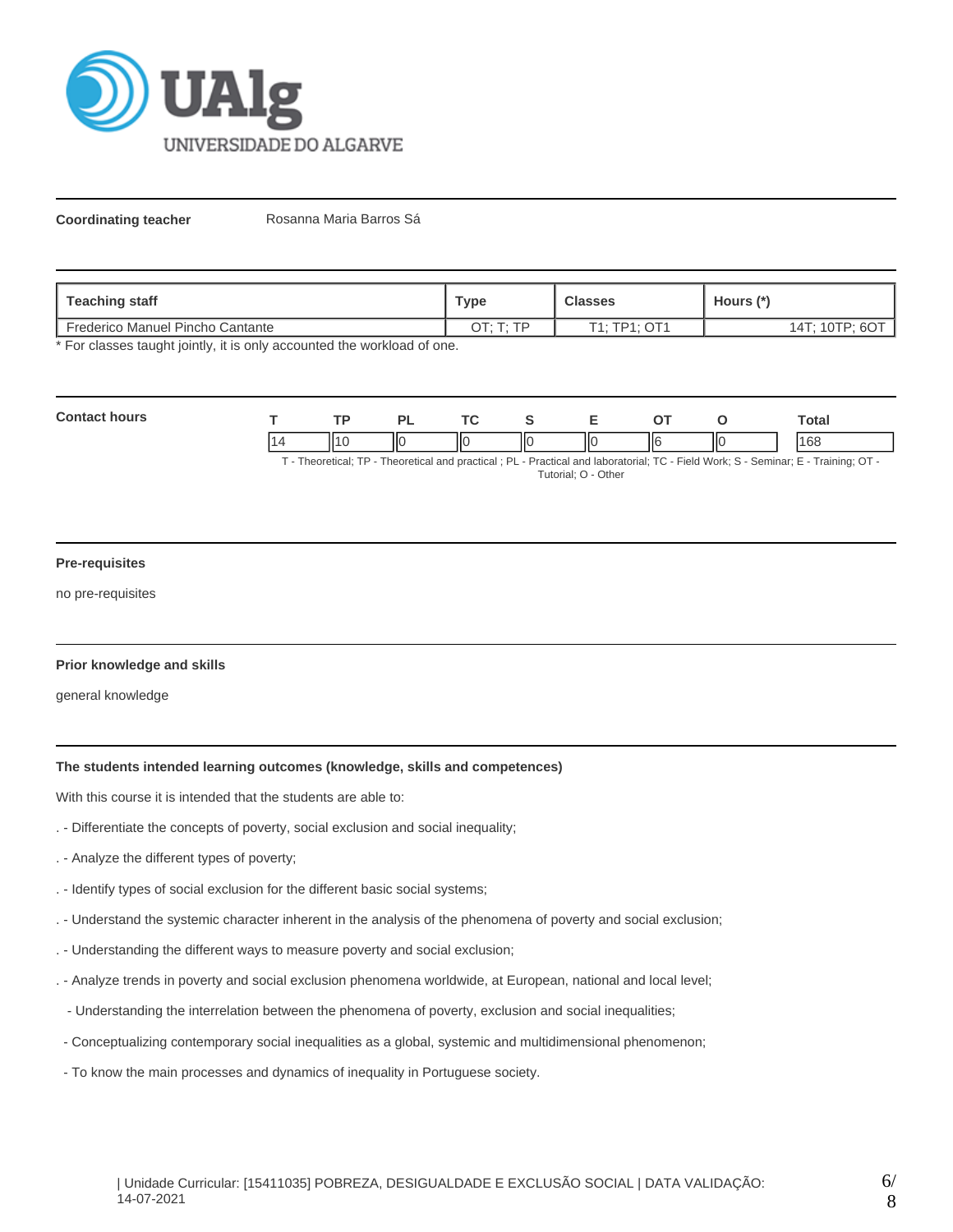

## **Syllabus**

- a) Poverty, inequalities and social exclusion: conceptual clarification
	- 1.1. Poverty absolute point of view
	- 1.2. Poverty relative terms
	- 1.3. The subjective analysis of poverty
- 1.4. Causes and consequences of poverty: the vicious cycle
- 1.5. Poverty a structural and global phenomenon
	- b) Social Exclusions
	- 2.1. Relations poverty and social exclusion
	- 2.2 Exclusion from exploiting basic social systems
	- 2.3. Types of social exclusion
	- 2.4 Measuring poverty/social exclusion
	- 2.5. Poverty, social exclusion,living conditions in Portugal
	- c) Contemporary social inequalities
	- 3.1. Systemic, interdependent, multidimensional inequalities
	- 3.2. Socio-economic inequalities
	- 3.3. Gender and social inequalities
	- 3.4. Educational and cultural inequalities
	- 3.5. Racism and ethnicity
	- 3.6. Dynamics of collective action in Portuguese society